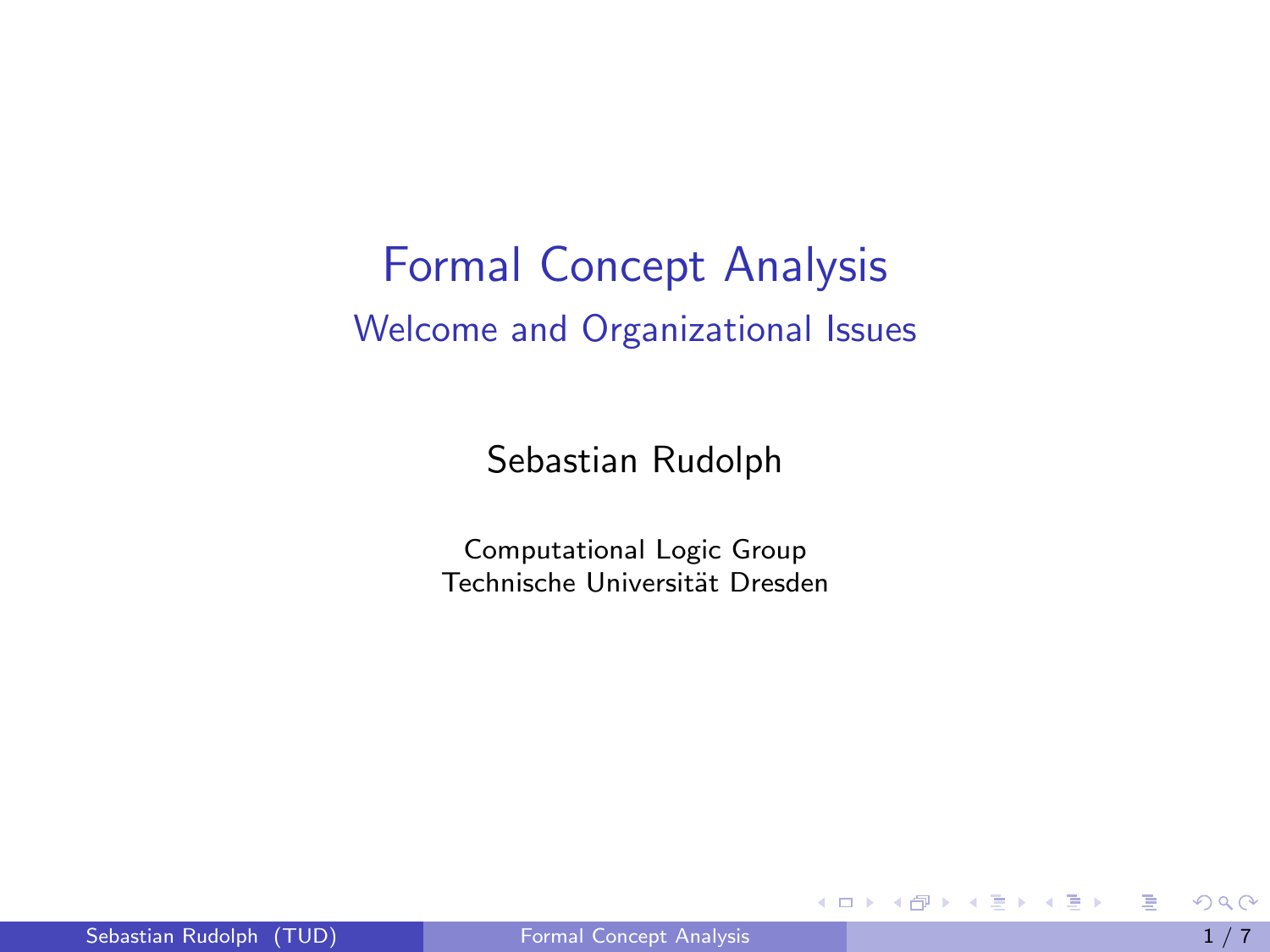<span id="page-1-0"></span>





Sebastian Rudolph (TUD) [Formal Concept Analysis](#page-0-0) 2 / 7

重

K ロ ▶ K 個 ▶ K 君 ▶ K 君 ▶ ...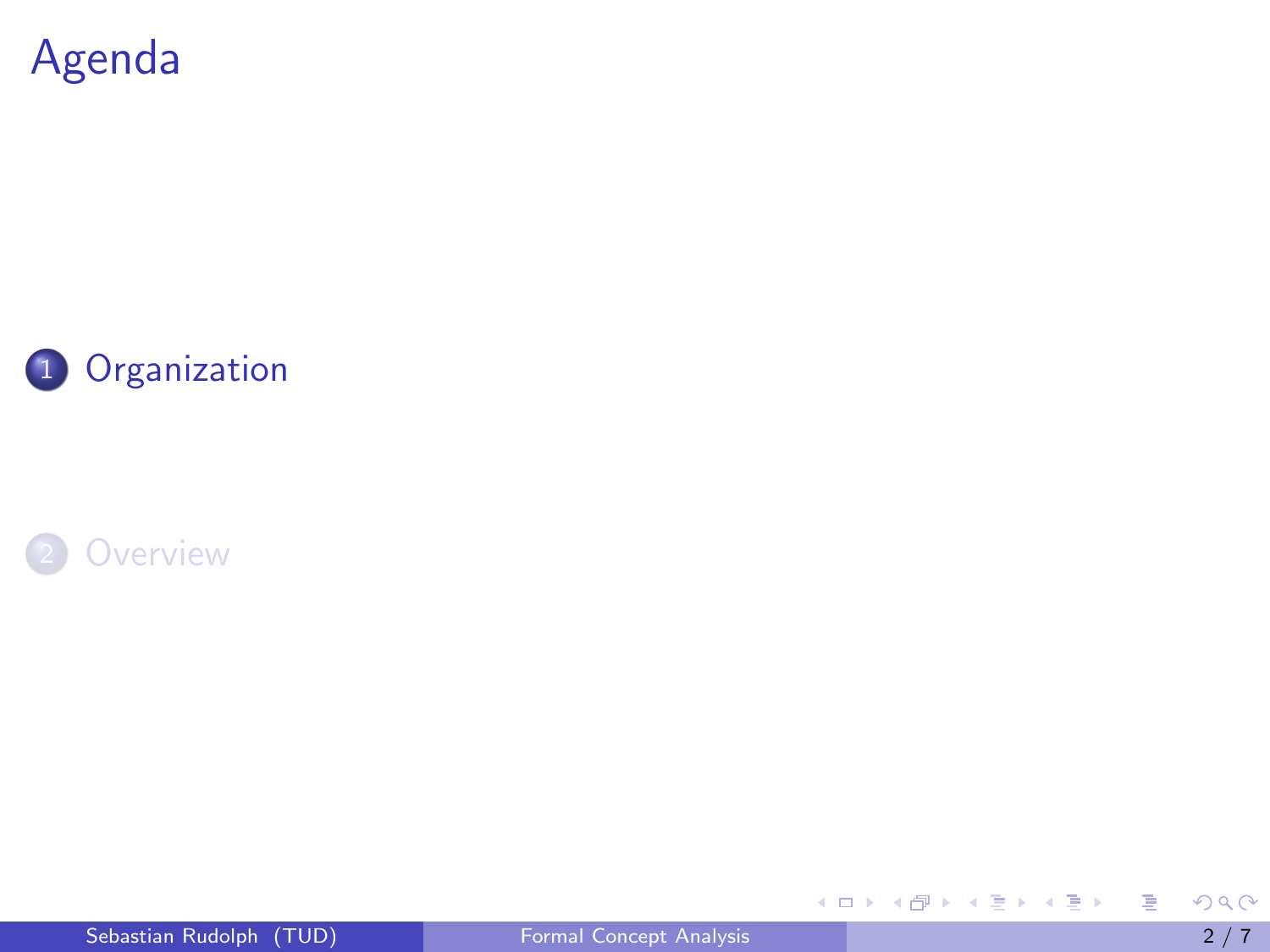## **Organization**

Lectures and Exercises

lecture Monday, 14:50 – 16:20, room APB E005

hands-on exercise Monday, 9:20 – 10:50, room APB E005

Course Web Page

<https://goo.gl/BZ4Ogt>

**Contact** 

Sebastian Rudolph <sebastian.rudolph@tu-dresden.de>, room 2035, scheduled individually ...or at the Open House

∢何 ▶ ∢ ヨ ▶ ∢ ヨ ▶

4 D F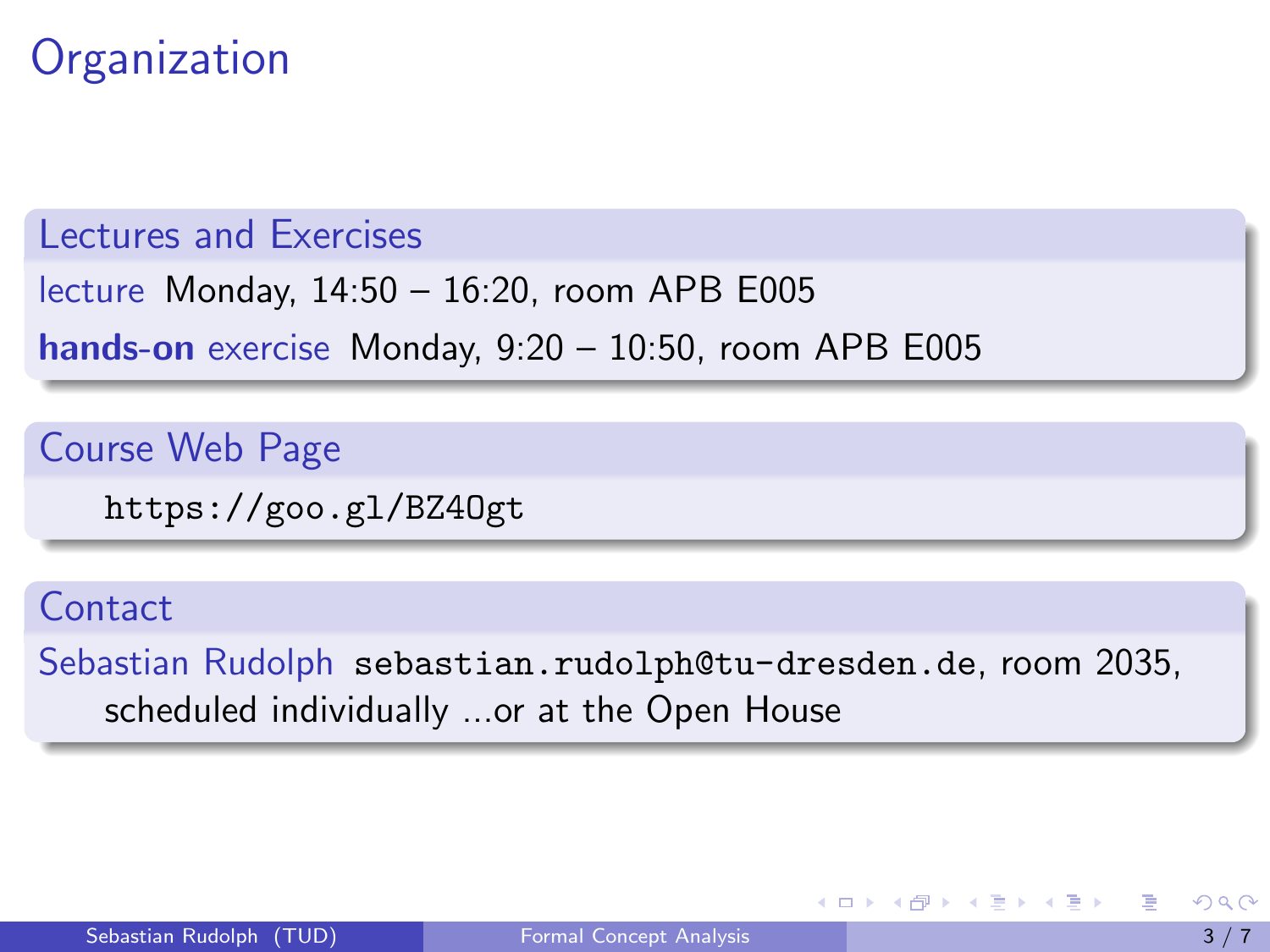# **Organization**

hands-on exercise means

- autonomous work on the practice sheet in small teams of 3-4 students, under supervision
- no general repetition of lecture material
- no demonstration of the sample solution (will be provided later)

necessary for that is

- making notes during the lecture
- o performing autonomous follow-up course work before the exercise
- **•** bringing material and your notes to the exercise
- **o** developing own activity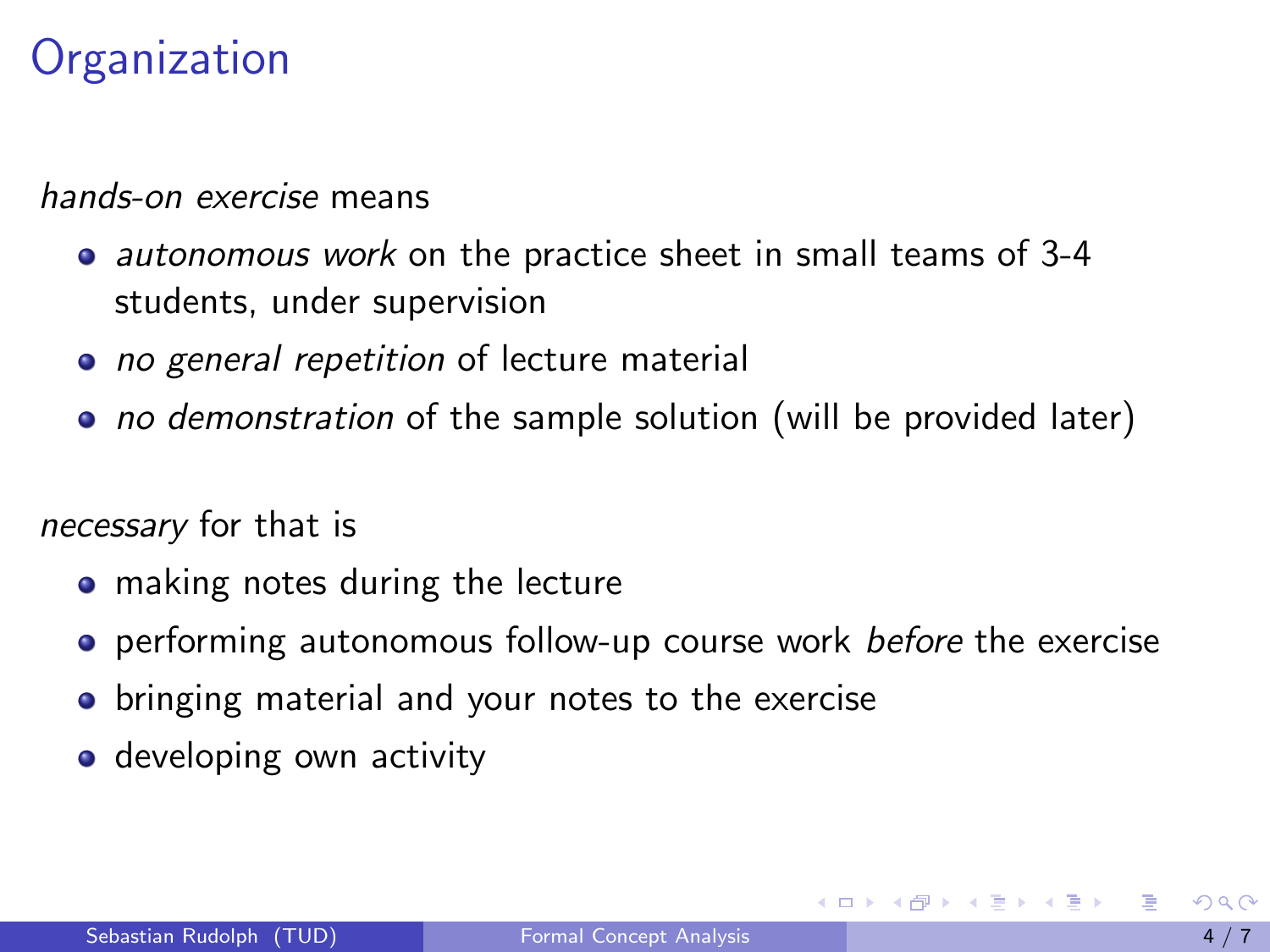## **Organization**

Why this exercise concept?

- active development of the lecture material is more effective
- **o** discovering relationships in the material
- **•** learning structured thinking and autonomous working
- **o** learning team work
- learning to explain things
- $\bullet$  exercise for the exams  $(-)$
- You have finished your study of . . . Your personal strengths include pro-activity and team work, you are communicative and willing to cooperate. (typical job advertisement)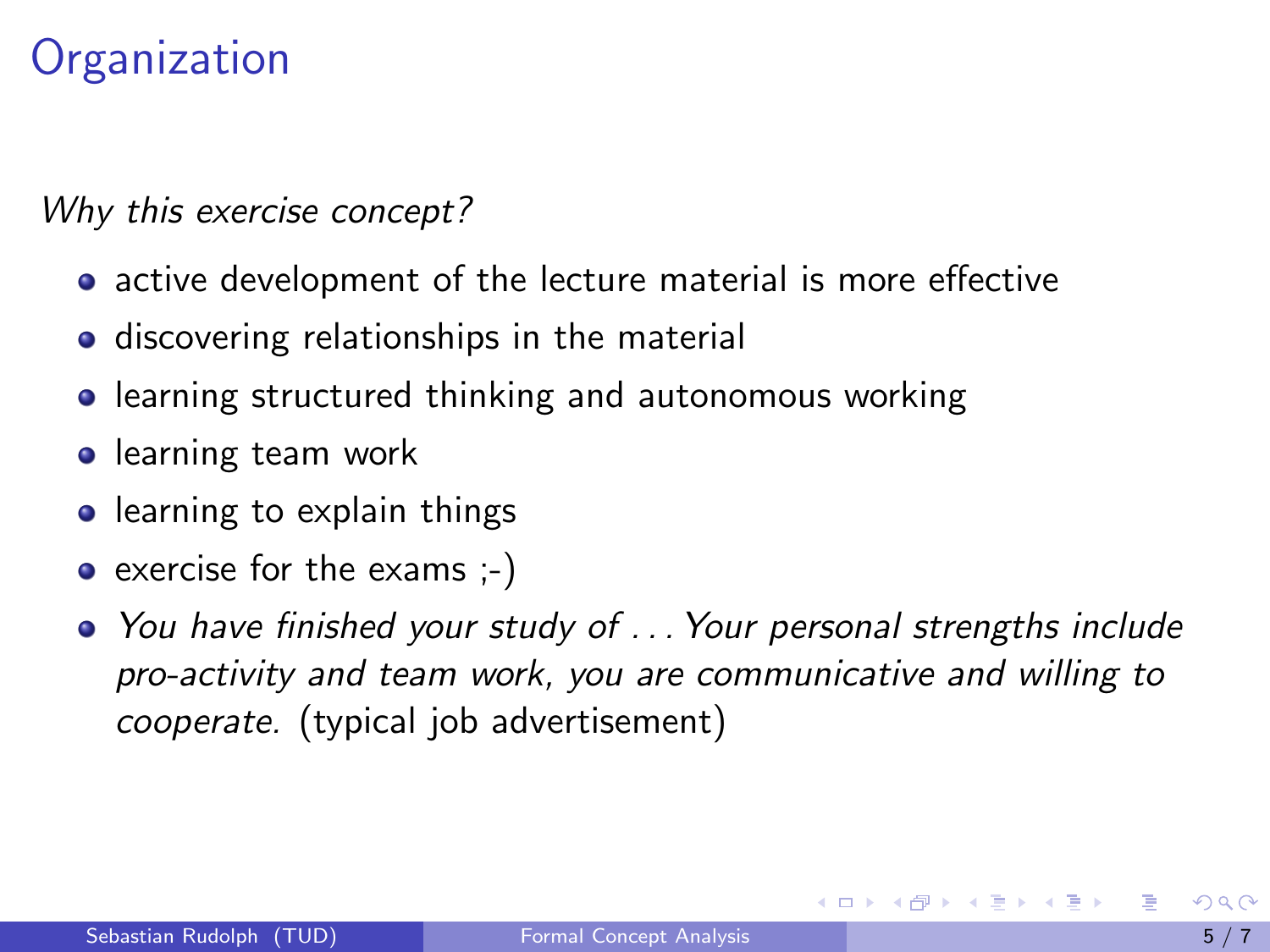<span id="page-5-0"></span>





重

イロメ イ部メ イヨメ イヨメー